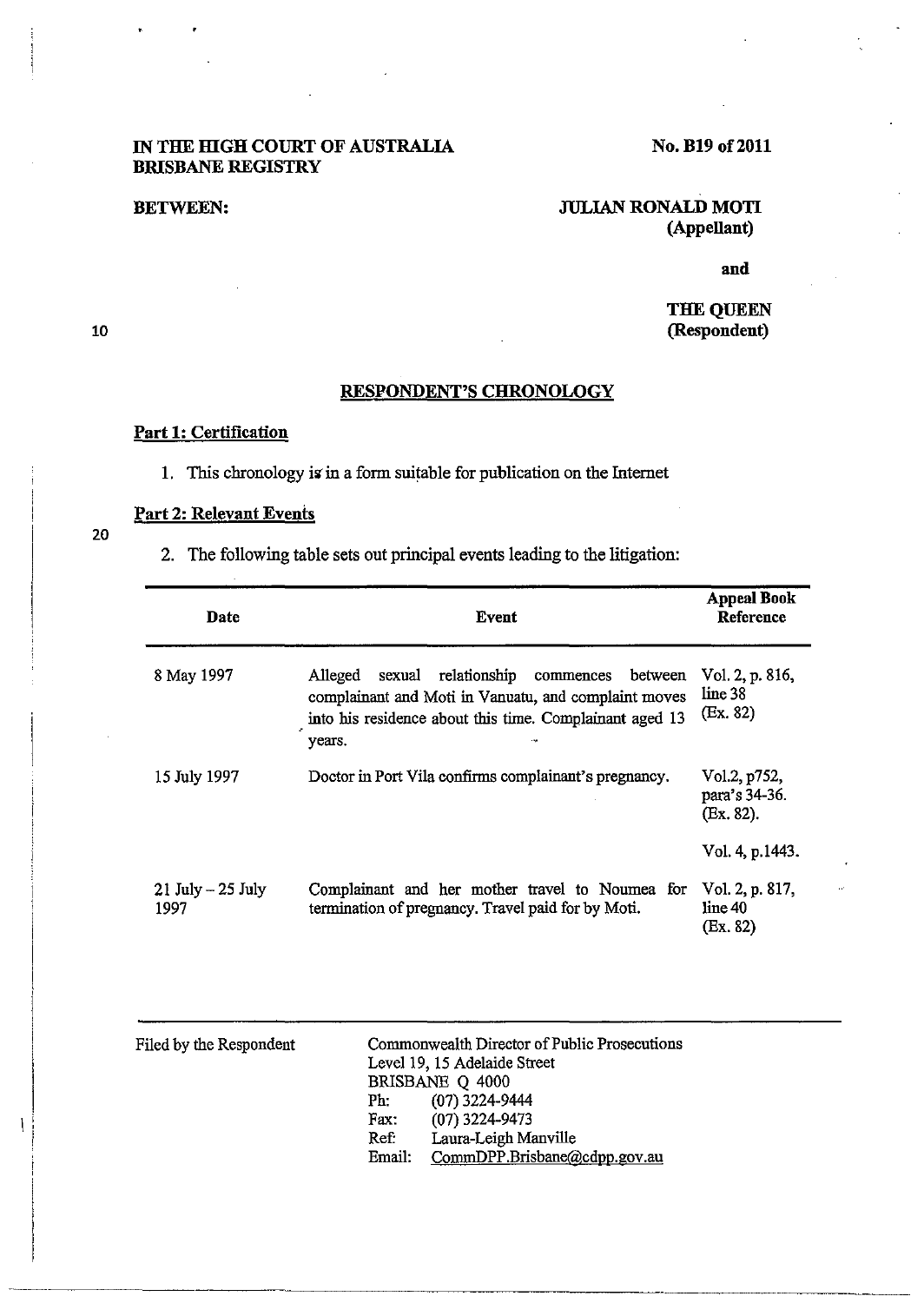| 10 October 1997  | Complainant travelled to Noumea with Moti. Two<br>offences alleged to have been committed in Noumea.                                                             | Vol. 2, p.753,<br>para.44.<br>(Ex. 82)  |
|------------------|------------------------------------------------------------------------------------------------------------------------------------------------------------------|-----------------------------------------|
| 25 October 1997  | Alleged sexual relationship between complainant and<br>Moti ends.                                                                                                | Vol. 2, p.754,<br>para.50<br>(Ex.82)    |
| 15 December 1997 | Complainant makes a statement of complaint against<br>Moti.                                                                                                      | Vol. 2, pp.<br>804-818<br>(Ex. 82)      |
| 31 December 1997 | Complainant provides further statement to Vanuatu Vol. 2, page<br>authorities (handwritten and typed).                                                           | 819                                     |
| 9 January 1998   | Complainant provides further statement to Vanuatu<br>authorities (handwritten and typed).                                                                        | (Ex. 82)<br>Vol. 2, p. 823,<br>(Ex. 82) |
| 5 February 1998  | Complainant withdraws complaint against Moti.                                                                                                                    | Vol. 2, p. 827<br>(Ex. 82)              |
| 18 February 1998 | Complainant revokes withdrawal of complaint stating Vol. 2, p. 828<br>that the withdrawal as made not of her own free will<br>(handwritten and typed).           | (Ex. 82)                                |
| 23 March 1998    | Complainant makes further statement of complaint Vol. 2, p832<br>against Moti to Vanuatu authorities.                                                            | (Ex. 82)                                |
| 24 March 1998    | Complainants mother and father provide statements to<br>Vanuatu authorities                                                                                      | Vol.2, p. 653,<br>lines 30 and<br>45.   |
| 17 April 1998    | Moti committed to the Supreme Court of Vanuatu for<br>trial on sexual offences (involving same complainant)                                                      |                                         |
| 23 April 1999    | Vanuatu Court of Appeal quashes decision to commit<br>Moti for trial and remitted matters to Senior Magistrate to<br>be considered by a new Magistrate.          |                                         |
| 23 August 1999   | Magistrate Kalotiti finds no prima facie case against Moti<br>and discharges him.                                                                                |                                         |
| 14 October 2004  | High Commissioner Patrick Cole sends a cable to<br>Canberra raising concerns about the<br>prospect of Moti being appointed Solomon Island's<br>Attorney-General. | Vol. 3, p.<br>1135-1138                 |
| November 2004    | AFP receives referral relating to prosecution proceedings<br>for alleged offences in Vanuatu in 1998.                                                            | Vol. 2, p.636,<br>para. 2               |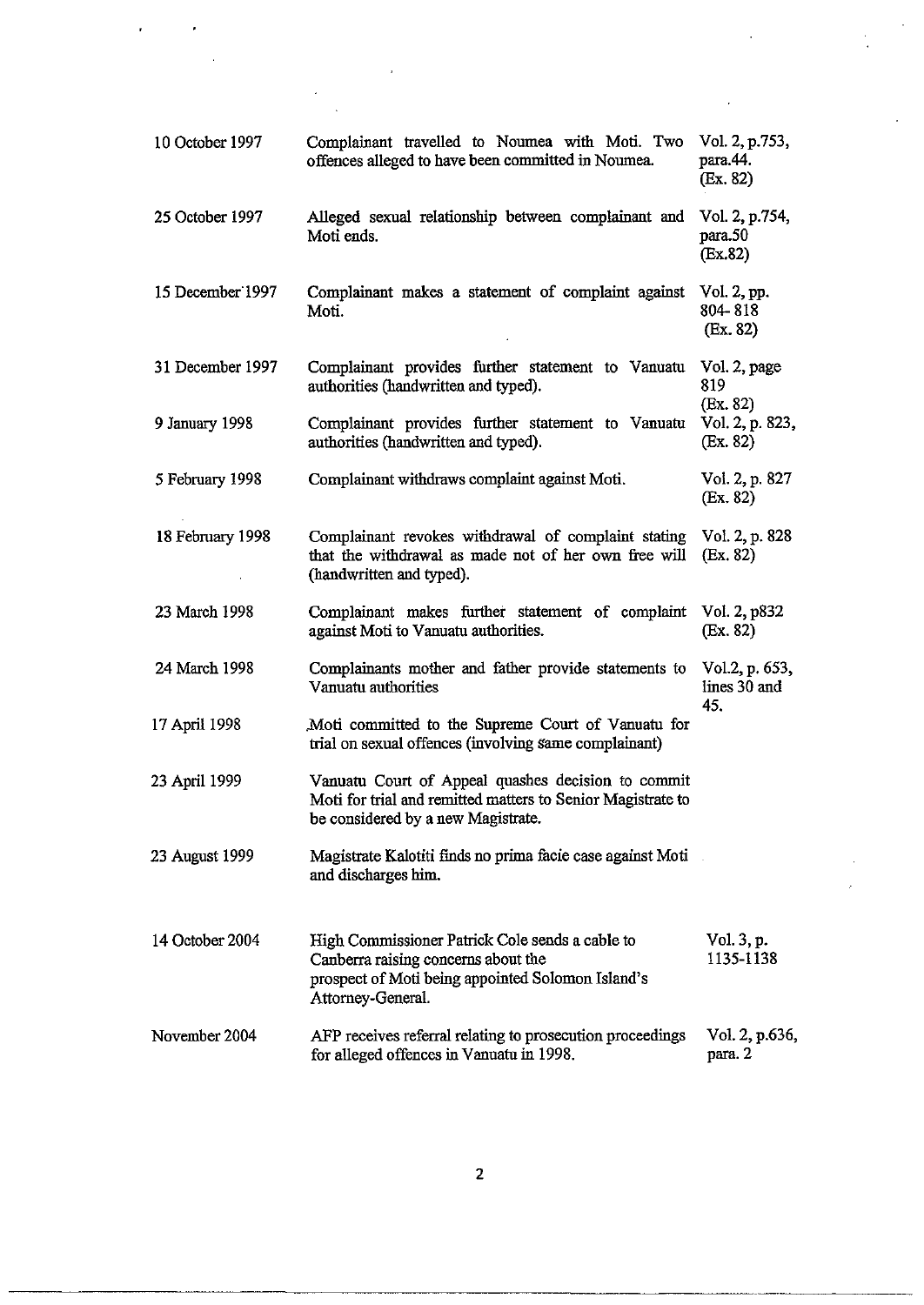| 18 November 2004 | Paul Spooner (AFP SLO Honiara) sends Overseas<br>Liaison Communication recording concerns of High<br>Commissioner Cole regarding Moti's outstanding alleged<br>sexual offences. AFP to request legal advice from AFP<br>Legal as to whether there is sufficient evidence to<br>proceed against Moti for child sex tourism offences.                                 | Vol. 3, p.1139-<br>1140.                      |
|------------------|---------------------------------------------------------------------------------------------------------------------------------------------------------------------------------------------------------------------------------------------------------------------------------------------------------------------------------------------------------------------|-----------------------------------------------|
| 19 November 2004 | Paul Spooner (AFP SLO Honiara) writes case note entry<br>(situation report) for the AFP recording the same<br>information as above.                                                                                                                                                                                                                                 | Vol. 3, p.1143.                               |
| 23 November 2004 | Paul Spooner (AFP SLO Honiara) is advised of the issues<br>that the AFP needs to consider in response to his<br>Overseas Liaison Communication dated 18 November<br>2004.                                                                                                                                                                                           | Vol. 3, p.1144-<br>1146.                      |
| 10 December 2004 | AFP believes a cable is sent to Head of Mission at<br>Honiara advising that any assessment of Moti's previous<br>alleged sexual offences with foreign minors was<br>confidential and any potential investigation would be<br>subject to Mutual Assistance Request with Vanuatu and<br>such allegation could not be used to influence any<br>political appointments. | Vol.3, p. 1151,<br>lines 25-30.               |
| 11 January 2005  | The first entry in relation to the matter is recorded in the<br>AFP's PROMIS database.                                                                                                                                                                                                                                                                              | Vol. 2, p. 636,<br>para.1                     |
| 14 January 2005  | Investigation referred to AFP head office to assess<br>whether there is sufficient evidence to commence<br>prosecution action with possible consultation with CDPP<br>to enable the AFP to form an impartial assessment and<br>not one influenced by political speculation.                                                                                         | $Vol.3$ , pp. $-$<br>1151-1152<br>(Ex.43)     |
| 16 March 2005    | AFP Brisbane accepts the matter for investigation.                                                                                                                                                                                                                                                                                                                  | Vol. 2, page<br>636, para.3.<br>and<br>p. 644 |
| 17 March 2005    | AFP refers to Commonwealth Director of Public<br>Prosecutions (CDPP) for legal opinion on double<br>jeopardy.                                                                                                                                                                                                                                                       | Vol. 2, p. 636,<br>para.4                     |
| 30 March 2005    | CDPP advises the AFP that 'autrefois acquit' is not open<br>and investigation continues.                                                                                                                                                                                                                                                                            | Vol. 2, p. 636,<br>para.4                     |
| 11 July 2005     | Mutual Assistance Request forwarded by the AFP (via<br>CDPP) to the Attorney-General's Department (Australia).                                                                                                                                                                                                                                                      | Vol. 2, p.637,<br>para 7.                     |
| 9 February 2006  | Mutual Assistance Request approved by Attorney-<br>General's Department (Australia) and forwarded to<br>Vanuatu.                                                                                                                                                                                                                                                    | Vol. 2, p.637,<br>para.7, and<br>p.646.       |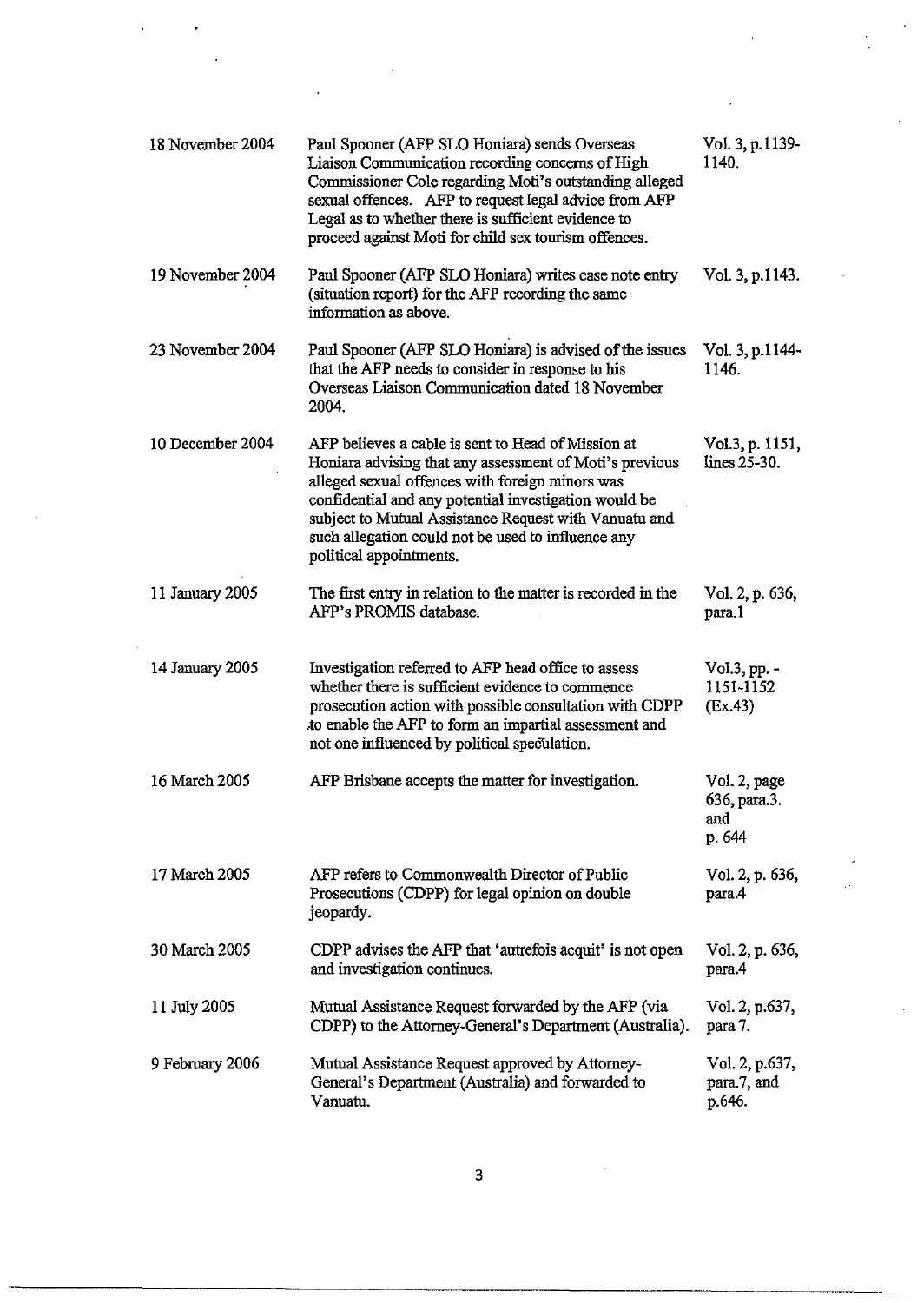| 19 April 2006     | Mutual Assistance Request forwarded to Vanuatu<br>Attorney-General's Department (Australia).                                                                                                                             | Vol. 2, p.637,<br>para.7                         |
|-------------------|--------------------------------------------------------------------------------------------------------------------------------------------------------------------------------------------------------------------------|--------------------------------------------------|
| 12 May 2006       | AFP Minute drafting confirming the necessity to collect<br>evidence from Vanuatu and confirming intention to seek<br>an assessment by the CDPP as to whether there are<br>reasonable prospects of securing a conviction. | Vol. 3,<br>pp1165-1167.                          |
| 7 June 2006       | Attorney-General (Vanuatu) approves Mutual Assistance<br>Request sent by Attorney-General's Department<br>(Australia) and invite the AFP to assist.                                                                      | Vol. 2, p.646                                    |
| 11 June 2006      | AFP members travel to Vanuatu to facilitate the obtaining<br>of evidence under the Mutual Assistance Request.                                                                                                            | Vol. 2, p.637,<br>para. 10.                      |
| 15 June 2006      | AFP summarises communications with the complainant<br>regarding her views on investigation.                                                                                                                              | Vol.2, p. 695<br>(Ex. 58)                        |
| 16 June 2006      | Complainant provides first statement to AFP under<br>Mutual Assistance Request for the purposes of the<br>Foreign Evidence Act.                                                                                          | Vol. 2, pp796-<br>803 (Ex. 81)                   |
| 28 June 2006      | Brief of evidence forwarded by AFP to CDPP for<br>consideration as to whether it disclosed sufficient<br>evidence to commence a prosecution.                                                                             | Vol. 2, p.637,<br>para.11, and<br>Vol.3 p. 1168. |
| 6 July 2006       | Search warrant executed on American Express with<br>respect to an account held by Moti. Proof obtained that<br>Moti paid for complainants travel to Noumea for<br>abortion.                                              | Vol. 2, p.637,<br>para. 16.                      |
| 31 July 2006      | Mutual Assistance Request forwarded to France by<br>Attorney-General's Department (Aŭstralia) to enable the<br>assistance of gathering evidence in Noumea.                                                               | Vol. 2, p.637,<br>para.12.                       |
| 9 August 2006     | CDPP advises AFP that there are reasonable prospects of<br>securing a conviction.                                                                                                                                        | Vol. 2, p.638,<br>para. 14 and p.<br>656.        |
| 11 August 2006    | First instance warrant sworn for the arrest of Moti.                                                                                                                                                                     | Vol. 2, p.638,<br>para. 15.                      |
| 21 September 2006 | Moti was appointed Attorney-General of the Solomon<br>Islands.                                                                                                                                                           |                                                  |
| 22 September 2006 | The AFP advises the CDPP of the complainant's<br>undertaking to proceed in the prosecution.                                                                                                                              | Vol. 2, p. 698<br>(Ex. 84)                       |
| 29 September 2006 | First instance warrant (amended) sworn for the arrest of<br>Moti.                                                                                                                                                        | Vol. 2, p.638,<br>para. 20.                      |
| October 2006      | Moti's appointment as Attorney-General was suspended.                                                                                                                                                                    |                                                  |

 $\mathcal{L}_{\text{max}}(\mathcal{L}_{\text{max}})$ 

 $\hat{\mathcal{L}}$ 

 $\langle \cdot \rangle$ 

 $\frac{1}{2}$ 

 $\frac{1}{2}$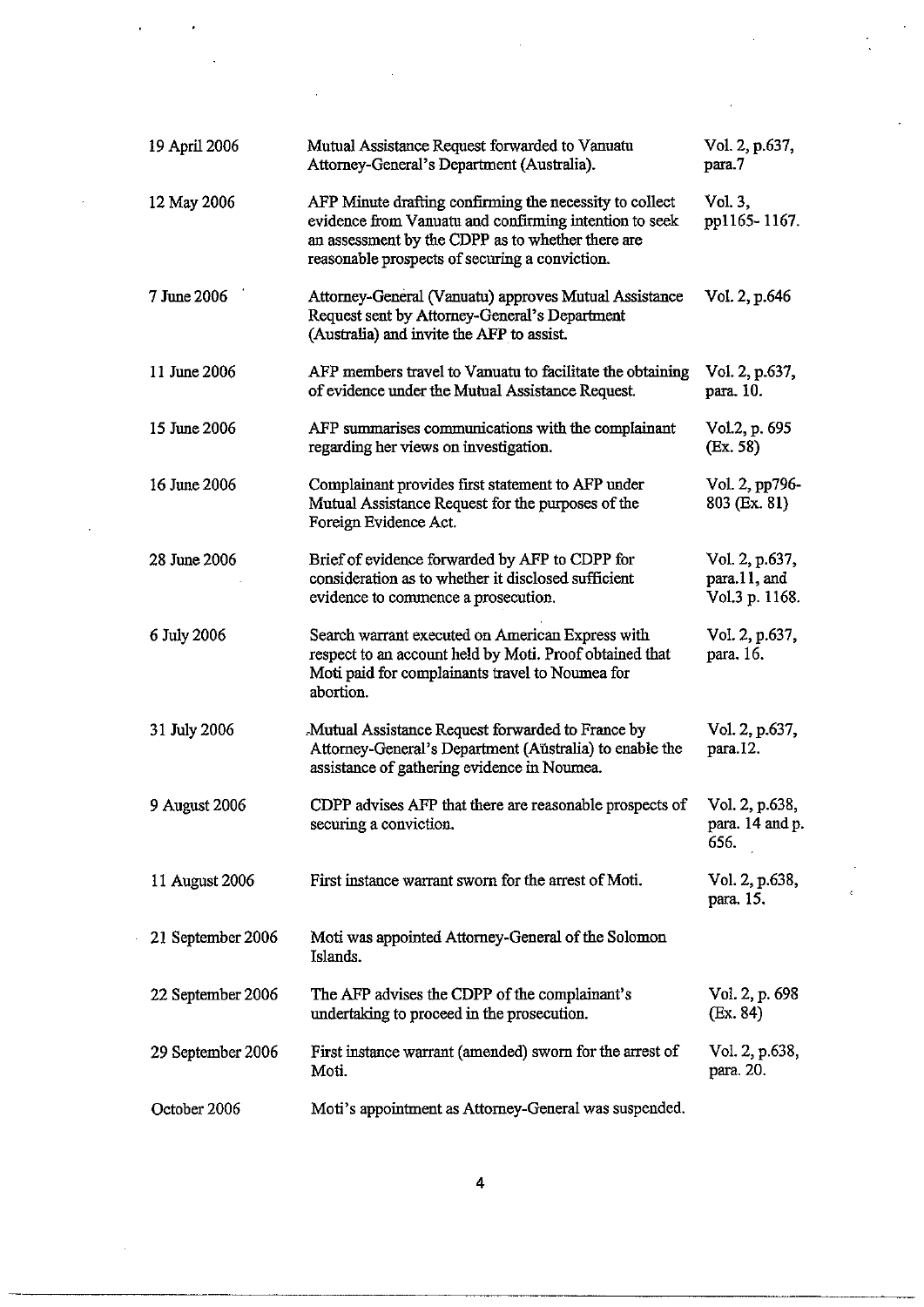| 1 October 2006   | Request made by the Attorney-General's Department<br>(Australia) issued to the government of the Solomon<br>Islands for the extradition of Moti.                                                                                                                                                           | Vol. 2, p.638,<br>para. 22 and p.<br>701<br>(Ex. 80)    |
|------------------|------------------------------------------------------------------------------------------------------------------------------------------------------------------------------------------------------------------------------------------------------------------------------------------------------------|---------------------------------------------------------|
| 2 October 2006   | Cable sent confirming passing of provisional arrest<br>materials.                                                                                                                                                                                                                                          | Vol. 2, p 708                                           |
| 6 October 2006   | AFP advised that Mutual Assistance Request sent by<br>Attorney-General's Department (Australia) to Noumea<br>was approved.                                                                                                                                                                                 | Vol. 2, p.639,<br>para. 23, and<br>p. 664.              |
| 11 October 2006  | Acting Head of Mission, Honiara, requested to call on<br>Prime Minister Sogavare to seek return of Moti. Request<br>contains talking points.                                                                                                                                                               | Vol. 2, p713<br>$\left(\text{Ex } 36\right)$            |
| 11 October 2006  | AFP Commissioner Keelty makes public comments<br>regarding return of Moti.                                                                                                                                                                                                                                 | Vol. 2, p.717                                           |
| 20 October 2006  | AFP considers whether the complainant should consider<br>witness protection and prospects of her remaining in<br>Australia.                                                                                                                                                                                | Vol.3,<br>pp.1239-1241.<br>$\overline{\phantom{a}}$     |
| 22 October 2006  | Complainant asks AFP if she may stay in Australia as she<br>feels unsafe in Vanuatu.                                                                                                                                                                                                                       | Vol. 2, p739<br>(Ex. 62)                                |
| 27 October 2006  | Complainant's brother swears affidavits in Brisbane for<br>the purposes of an extradition request.                                                                                                                                                                                                         | Vol.4,<br>pp.1449-1451<br>(Ex. 81)                      |
| 3 November 2006  | Complainant swears affidavit in Brisbane for the<br>purposes of an extradition request, and statement signed<br>in accordance with the Justices Act <sup>*</sup> 1886 (Qld).                                                                                                                               | Vol. 2, pp.747-<br>759, and pp.<br>760-795<br>(Ex. 81). |
| 3 November 2006  | Complainant's parents swear affidavits in Brisbane for the<br>purposes of an extradition request.                                                                                                                                                                                                          | Vol.4, pp.<br>1431-1442<br>$(Ex. 81)$ .                 |
| 14 November 2006 | AFP members travel to Noumea to facilitate the obtaining<br>of evidence under the Mutual Assistance Request.                                                                                                                                                                                               | Vol. 2, p.640,<br>para. 26.                             |
| 4 December 2006  | Attorney-General's Department (Australia) makes an<br>extradition request to the government of the Solomon<br>Islands.                                                                                                                                                                                     | Vol. 4, p.1391<br>(Ex. 81)                              |
| 13 January 2007  | AFP minute sent to AFP Executive seeking request to<br>attend on complainant. History of complainant's request<br>for financial protection, AFP offer to reimburse<br>complainant for phone calls (declined) and request<br>that her family to be relocated to Australia. Advised this<br>is unacceptable. | Vol. 2, p. 866<br>(Ex. 71)                              |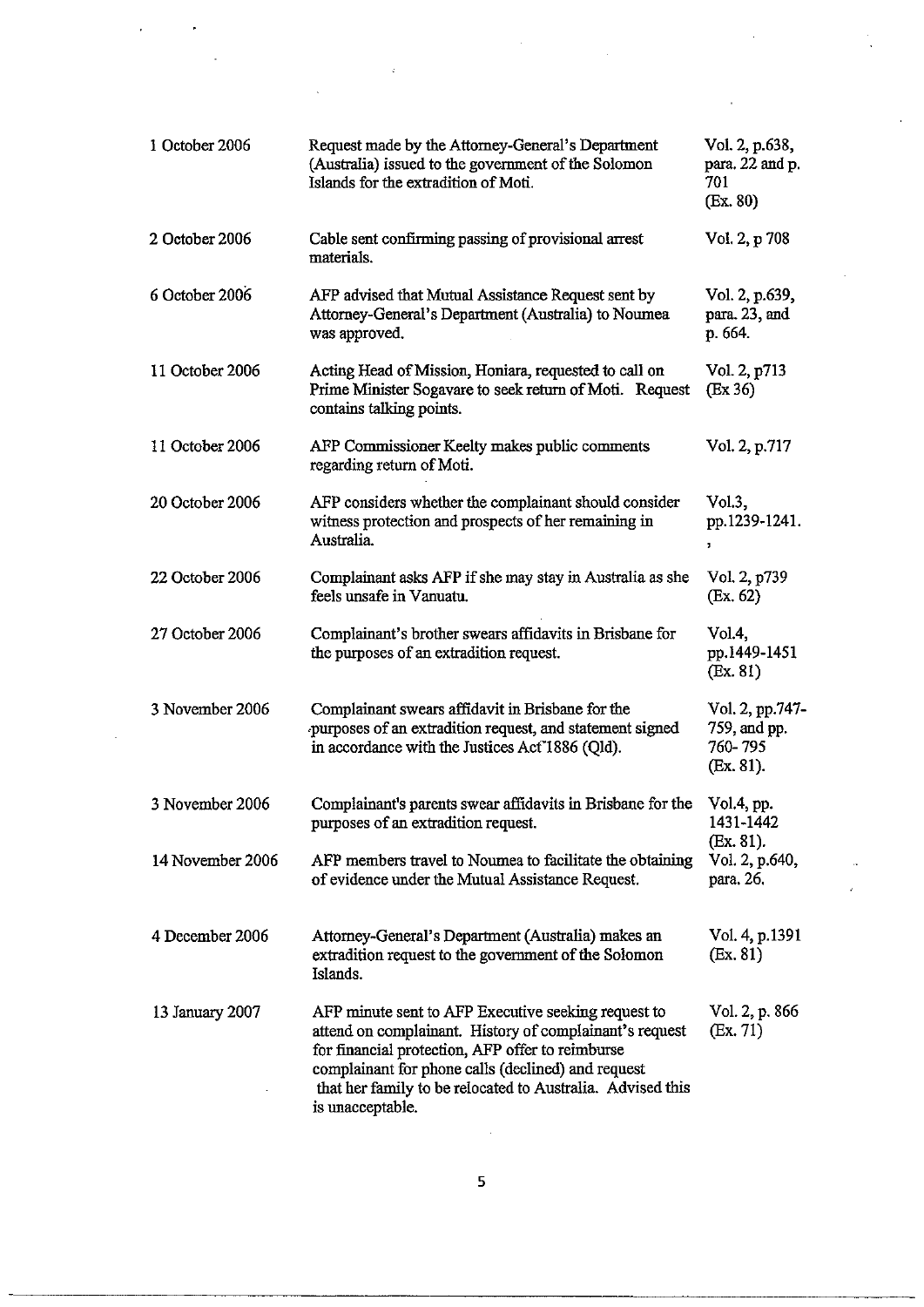| 1 February 2007  | Meeting between AFP, CDPP and complainant regarding<br>ongoing willingness to participate in prosecution.                                                                                                                                                                                                                                                                                                                                                | Vol. 2, p. 870<br>(Ex 60), and<br>Vol. 3, p.1247.          |
|------------------|----------------------------------------------------------------------------------------------------------------------------------------------------------------------------------------------------------------------------------------------------------------------------------------------------------------------------------------------------------------------------------------------------------------------------------------------------------|------------------------------------------------------------|
| 9 February 2007  | Complainant advises she intends to continue with<br>prosecution.                                                                                                                                                                                                                                                                                                                                                                                         | Vol. 2, p. 873<br>(Ex. 63)                                 |
| 10 July 2007     | Moti re-appointed Attorney-General of the Solomon<br>Islands.                                                                                                                                                                                                                                                                                                                                                                                            |                                                            |
| 5 September 2007 | The Solomon Islands refuse Australia's extradition<br>request of 4 December 2006.                                                                                                                                                                                                                                                                                                                                                                        | Vol. 2, p.640,<br>para. 28, and<br>Vol. 3,<br>pp.1188-1191 |
| 30 November 2007 | Attorney-General's Department (Australia) provides<br>instructions to the post in Honiara to refrain from<br>discussing Moti's removal from the Solomon Islands.                                                                                                                                                                                                                                                                                         | Vol. 2, p890<br>(Ex. 38)                                   |
| 12 December 2007 | The Australia mission is notified of the Opposition's<br>intention (Solomon Islands) to deport Moti. Post<br>instructed to maintain practice of not engaging on the<br>issue.                                                                                                                                                                                                                                                                            | Vol. 3, pp.<br>893-894.                                    |
| 14 December 2007 | Cable sent from the Australian mission in Honiara to<br>Canberra notes that the Solomon Islands opposition has<br>advised they remain keen to deport Moti to Australia.                                                                                                                                                                                                                                                                                  | Vol. 4, p.1322                                             |
| 17 December 2007 | Acting High Commissioner Peter Hooton<br>sends cable noting that Sikua-led Government seems<br>likely to deport Moti as soon as they can. He says " a<br>determined government could still have Moti on a plane.<br>pretty quickly. I know this is not our preferred option but<br>I would still hope we can avoid making a fuss. We all<br>want him gone after all and it would be shame to risk an<br>early misunderstanding with the new government." | Vol.4, p.1326                                              |
| 20 December 2007 | New government is elected in Parliamentary vote<br>(Solomon Islands).                                                                                                                                                                                                                                                                                                                                                                                    |                                                            |
| 21 December 2007 | First instance warrant issued in Brisbane for the arrest of<br>Moti.                                                                                                                                                                                                                                                                                                                                                                                     | Vol. 2, p.640,<br>para. 30.                                |
| 21 December 2007 | The Australian High Commissioner records a<br>conversation with a Solomon Island official where he<br>affirmed that deportation was entirely the Solomon<br>Islands' decision and that Australia would be lodging an<br>extradition request as soon as the new Minister for Justice<br>was sworn in.                                                                                                                                                     | Vol. 3, p. 908<br>(Ex. 41)                                 |
| 21 December 2007 | Request for provisional arrest of Moti sent by the<br>Attorney-General's department to the government of the<br>Solomon Islands.                                                                                                                                                                                                                                                                                                                         | Vol. 2, pp.<br>561.                                        |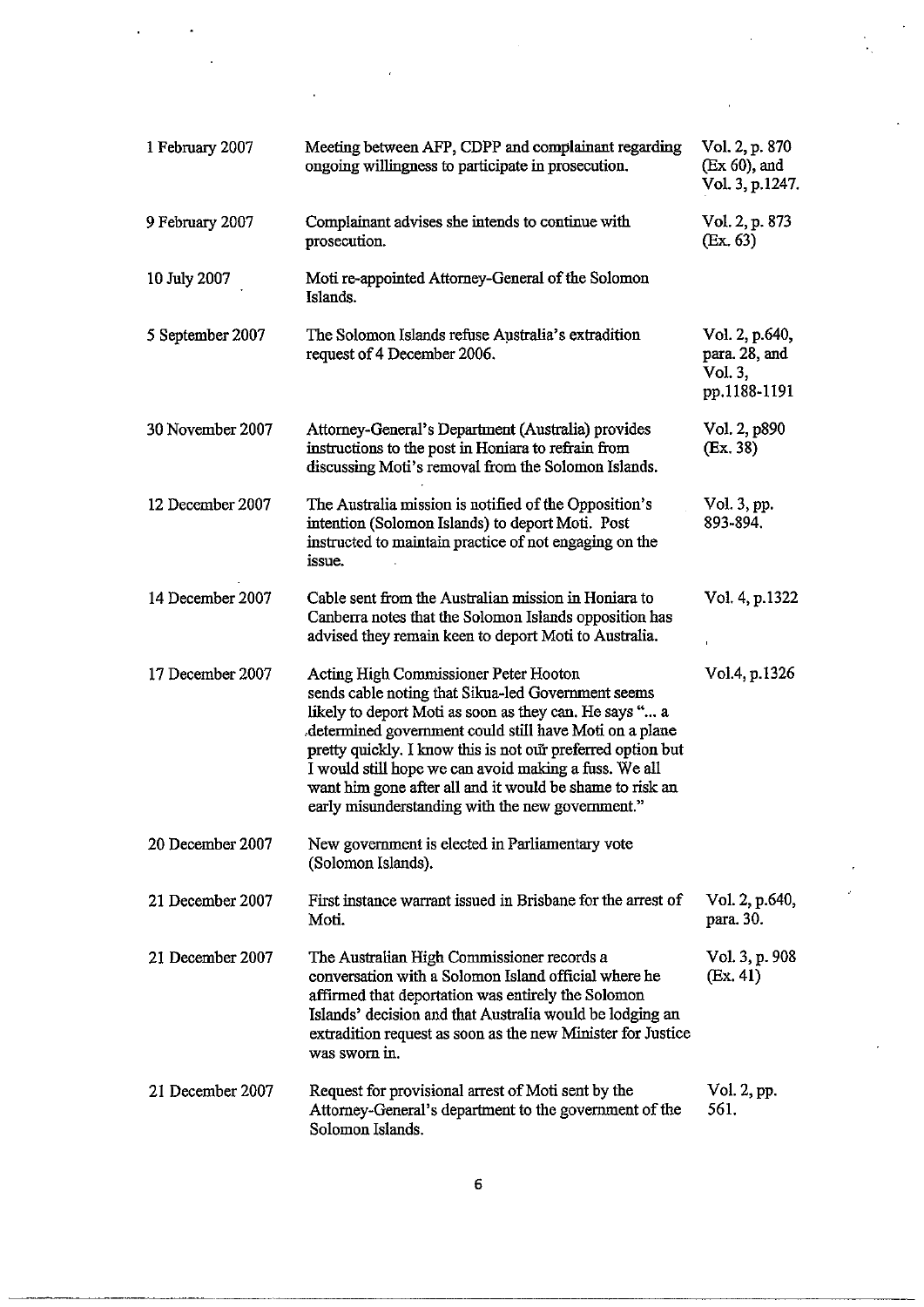| 21 December 2007                       | Attorney-General's Department (Australia) sends an<br>extradition request to the government of the Solomon<br>Islands.                                                                                                                                                                                                                                                                                                                                        | Vol.3, pp.<br>1205-1206                                                                                                        |
|----------------------------------------|---------------------------------------------------------------------------------------------------------------------------------------------------------------------------------------------------------------------------------------------------------------------------------------------------------------------------------------------------------------------------------------------------------------------------------------------------------------|--------------------------------------------------------------------------------------------------------------------------------|
| 22 December 2007                       | Ex parte application brought by Moti in the High Court of<br>the Solomon Island seeking to restrain the Attorney-<br>General (Solomon Islands) from threatening, continuing<br>or proceeding with the deportation/expulsion or removal<br>of Moti from the Solomon Islands is refused by Palmer<br>CJ.                                                                                                                                                        | Vol. 3, pp.<br>1206-1210.                                                                                                      |
| 24 December 2007                       | Moti's employment as Attorney-General of the Solomon<br>Islands is revoked by the Judicial and Legal Services<br>Commission.                                                                                                                                                                                                                                                                                                                                  | Vol. 3, p.1054.                                                                                                                |
| 24 December 2007                       | Deportation Order gazetted in the Solomon Islands<br>Gazette.                                                                                                                                                                                                                                                                                                                                                                                                 | Vol. 2, p. 500,<br>and Vol.3,<br>p.1051.                                                                                       |
| 24 December 2007                       | The new Prime Minister Mr Sikua confirms in Parliament<br>that the Government will send Mr Moti back to Australia<br>and that the deportation will be conducted according to<br>law.                                                                                                                                                                                                                                                                          | Vol. 2, p.525.                                                                                                                 |
| 24 December 2007                       | Court of Appeal of Solomon Islands (Palmer CJ)<br>dismisses an appeal from his earlier decision.                                                                                                                                                                                                                                                                                                                                                              | Vol. 2, p. 493                                                                                                                 |
| 24 December 2007<br>$10.00$ am         | FA Bond (AFP senior liaison officer) and Heidi Bootle<br>(Acting Head of Mission) were invited to meet with the<br>Solomon Islands Permanent Secretary of Immigration<br>(Wickham) and the Permanent Secretary of Immigration<br>(Ramabatu) and gave him copies of the extradition<br>request. At this time Wickham advised Ms Bootle that the<br>Solomon Islands had decided to deport Moti. FA Bond<br>was asked by Wickham to accompany Moti as an escort. | Vol. 2, p. 599-<br>600, para.12<br>(Bootle)<br>Vol. 2, p. 683,<br>para. 9 (Bond),<br>Vol.3, p 913<br>(Ex. 11), and<br>pp.1218. |
|                                        | Wickham advises Ms. Bootle and FA Bond that Moti has<br>already had his appeal in the High Court.                                                                                                                                                                                                                                                                                                                                                             |                                                                                                                                |
| 24 December 2007<br>12.05 pm           | Email conversation between FA Bond and FA Taggart<br>(Pacific Desk, AFP): "Jared, I think it's too early to<br>celebrate just yet. The act clearly sets out that the<br>deportee has seven days to appeal the Order. The view of<br>the PS in the sitrep that he had his appeal on Saturday is<br>not correct as it was not an appeal against a deportation<br>order as such."                                                                                | Vol. 3, pp.915-<br>916<br>(Ex. 29)                                                                                             |
| 24 December 2007<br>12.48 pm           | Ms Bootle sends a cable to Canberra summarising her<br>conversation with the Permanent Secretary of<br>Immigration (Wickham) at 10:00am. It is prepared with<br>the assistance of FA Bond.                                                                                                                                                                                                                                                                    | Vol. 2, p. 621.                                                                                                                |
| 24 December 2007<br>1.00 <sub>pm</sub> | AFP receives advice from Attorney-General's<br>Department (Australia) that FA Bond should not<br>accompany Moti on the plane "because of Levinge".                                                                                                                                                                                                                                                                                                            | Vol. 3, p1015<br>(Ex. 7)                                                                                                       |

 $\label{eq:2.1} \frac{1}{\sqrt{2\pi}}\int_{0}^{\infty}\frac{1}{\sqrt{2\pi}}\left(\frac{1}{\sqrt{2\pi}}\right)^{2\alpha} \frac{1}{\sqrt{2\pi}}\left(\frac{1}{\sqrt{2\pi}}\right)^{\alpha} \frac{1}{\sqrt{2\pi}}\left(\frac{1}{\sqrt{2\pi}}\right)^{\alpha} \frac{1}{\sqrt{2\pi}}\left(\frac{1}{\sqrt{2\pi}}\right)^{\alpha} \frac{1}{\sqrt{2\pi}}\left(\frac{1}{\sqrt{2\pi}}\right)^{\alpha} \frac{1}{\sqrt{2\pi}}\left(\frac{1}{\sqrt{2\pi}}\right$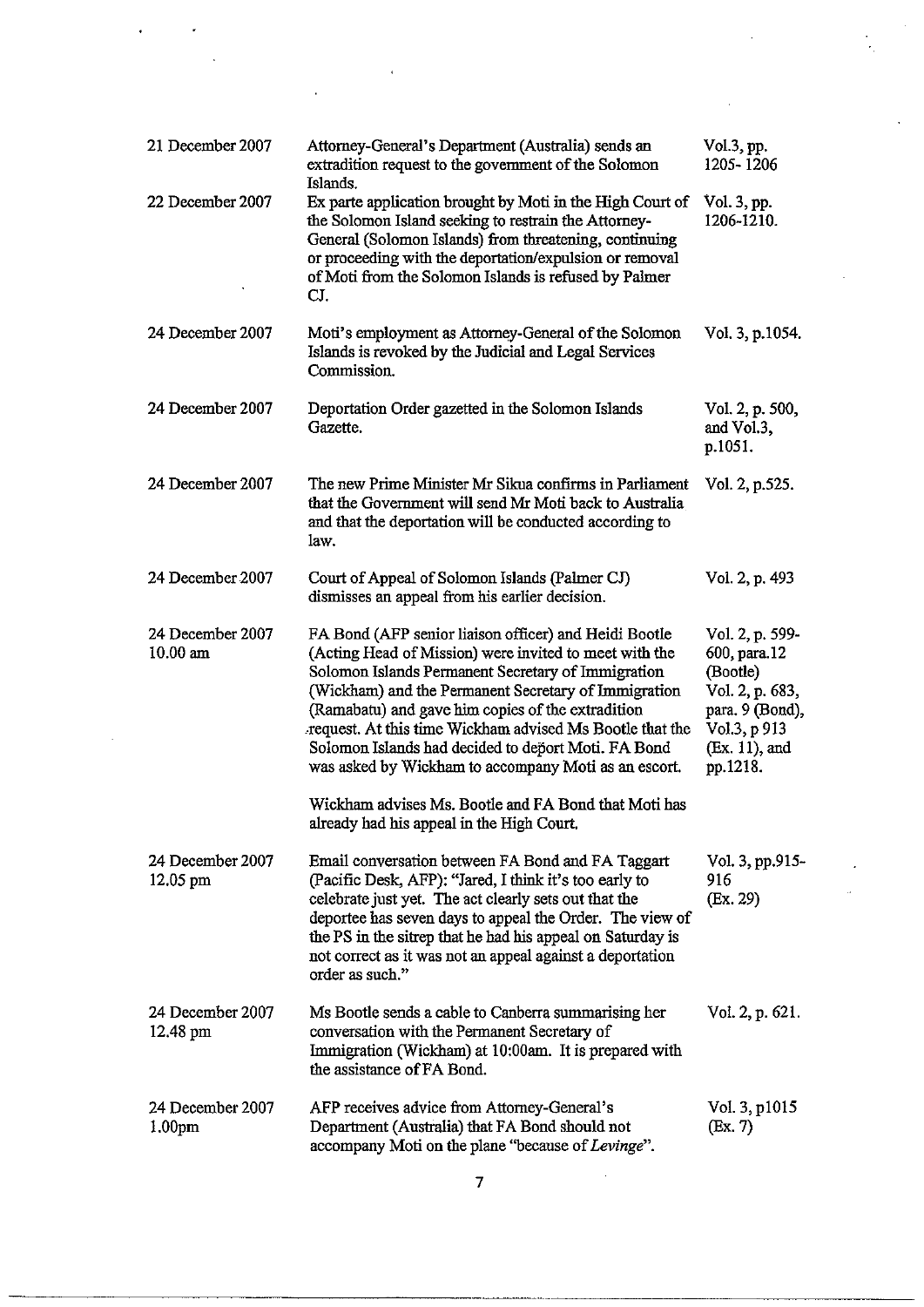| 24 December 2007                       | Officer Sam Kalita attends the High Commission to<br>arrange his travel visa to Australia to accompany Mr<br>Moti on his deportation.                                                                                                                                                                        | Vol.1, p.47,<br>lines 45                            |
|----------------------------------------|--------------------------------------------------------------------------------------------------------------------------------------------------------------------------------------------------------------------------------------------------------------------------------------------------------------|-----------------------------------------------------|
| 24 December 2007                       | Australian High Commission receives two applications<br>for Business (short stay) visas for the two Solomon<br>Islands escorting officials.                                                                                                                                                                  | Vol. 3, pp.<br>1225-1237.                           |
| 24 December 2007<br>5:26pm             | CDPP email (David Adsett) forwarded to AFP<br>confirming authorisation for expenses in association with<br>remaining in contact with AFP case officer and advising<br>of touchstones of payments. Complainant advised of<br>same.                                                                            | Vol. 3, p.921<br>$(Ex.73)$ , and<br>pp.1221-1222.   |
| 24 December 2007<br>6:00 <sub>pm</sub> | FA Bond was advised not to escort Moti to Australia.                                                                                                                                                                                                                                                         | Vol. 2, p.684,<br>para.11.                          |
| 24 December 2007<br>$6:07$ pm          | Solomon Islands Permanent Secretary of Immigration<br>(Wickham) contacts Ms. Bootle and provides an update<br>on the status of the deportation. Ms Bootle prepared a<br>cable summarising that conversation and notes the<br>Attorney-General Department's advice that FA Bond will<br>not travel with Moti. | Vol. 2, p. 601<br>and p.624.                        |
| 24 December 2007                       | Complainant advises AFP she wanted financial protection<br>for her family. And 11 family members to come to<br>Australia.                                                                                                                                                                                    | Vol. 3. p.960                                       |
| 24 December 2007                       | AFP receives advice from the CDPP regarding<br>authorising to pay the complainant only expenses<br>associated with being a witness.                                                                                                                                                                          | Vol. 3, p. 1249                                     |
| 25 December 2007                       | Magistrate Lelapitu makes an Order against the Director<br>of Immigration and the Commissioner of Police staying<br>the executing of the order of deportation against Moti.                                                                                                                                  | Vol. 2, pp.<br>551-552                              |
| 25 December 2007<br>8:44pm             | Deputy Commissioner of the Royal Solomon Islands<br>Police Force (Marshall) was invited to a meeting with<br>Solomon Islands officials and the then legal advisor to<br>the government (Suri). During the meeting he is advised                                                                              | Vol. 2, p. 676,<br>para. 4<br>(Marshall)            |
|                                        | by Suri that the deportation order against Moti had been<br>signed and was valid in law and valid to be executed.<br>Marshall hears FA Bond state that he was there to<br>observe and the deportation was a matter for the Solomon<br>Islands.                                                               | Vol. 2, p. 684,<br>para.12<br>(Bond), and<br>p.692. |
| 26 December 2007                       | Deputy Commissioner Marshall was advised that<br>Commissioner Khan (Commissioner of the Royal<br>Solomon Islands Police Force) believed the stay order<br>was flawed.                                                                                                                                        | Vol. 2, p.677,<br>para. 5                           |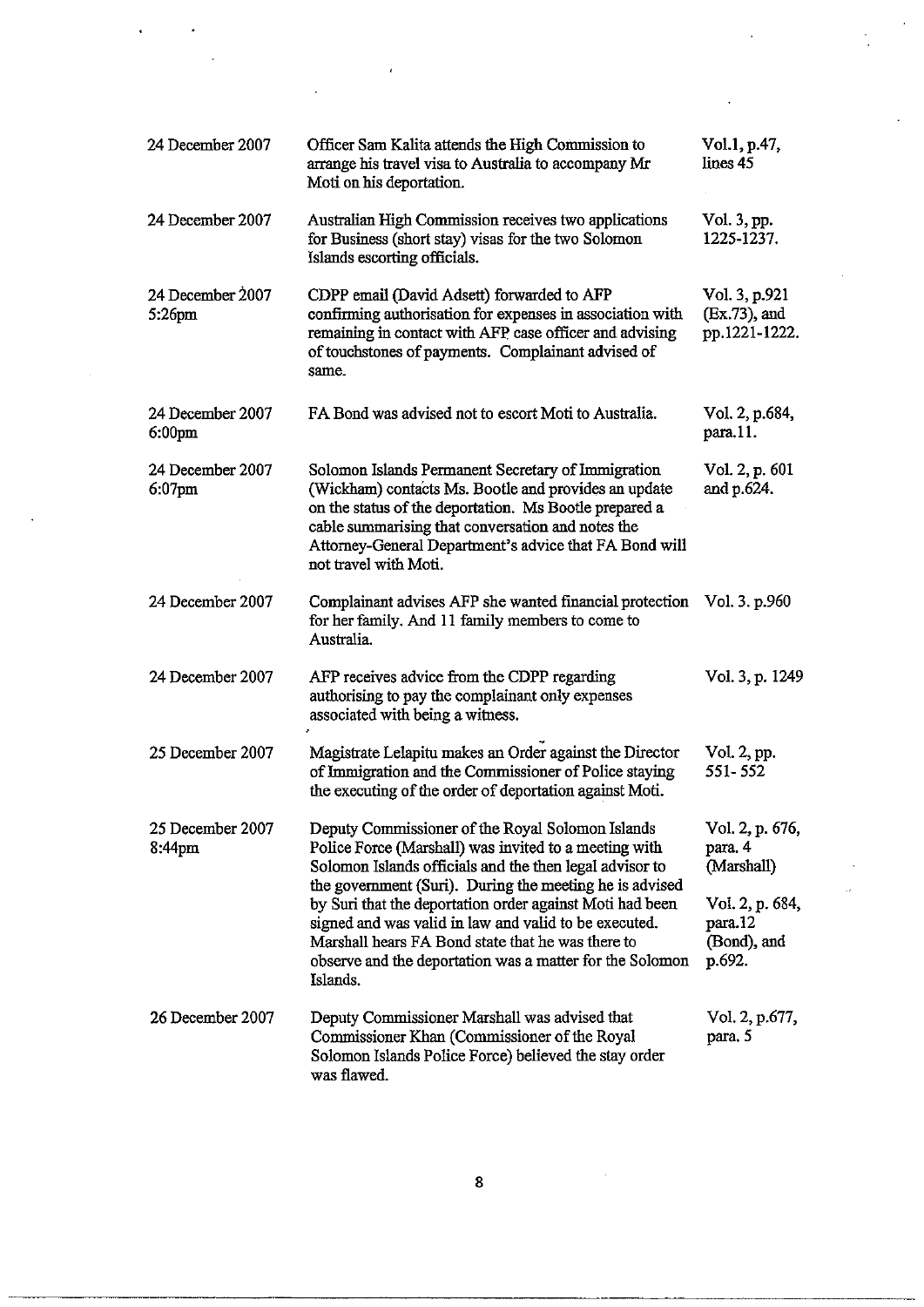| 26 December 2007                          | Solomon Islands official (Steve Obama) requests FA<br>Bond to arrange for Australia to pay for aircraft to fly<br>Moti out of the Solomon Islands. FA Bond refuses and<br>advises there will be no Australian involvement.                                                                                                                                                                                                                                  | Vol. 2, p.685,<br>para. 14 and p.<br>693, line 40.                  |
|-------------------------------------------|-------------------------------------------------------------------------------------------------------------------------------------------------------------------------------------------------------------------------------------------------------------------------------------------------------------------------------------------------------------------------------------------------------------------------------------------------------------|---------------------------------------------------------------------|
| 26 December 2007                          | Complainant sends a text message to AFP case officer<br>stating that she will only continue if her family are under<br>protection in Australia until the end of the prosecution.                                                                                                                                                                                                                                                                            | Vol. 3, p 955                                                       |
| 27 December 2007                          | Document of identity for Moti issued in accordance with<br>an instruction sent on 24 December by the Attorney-<br>General's Department.                                                                                                                                                                                                                                                                                                                     | Vol. 2, p. 602,<br>para.17.                                         |
|                                           |                                                                                                                                                                                                                                                                                                                                                                                                                                                             | Vol. 3, p.923<br>(instruction)<br>$(Ex. 6)$ , and<br>Vol.4 p. 1328. |
| 27 December 2007                          | FA Bond attends a briefing where Wickham advises that<br>the deportation order had been gazetted, that the interim<br>order made by the magistrate in Honiara was invalid, and<br>that Moti could appeal form Brisbane. FA Bond<br>conveyed this information to Ms Bootle.                                                                                                                                                                                  | Vol. 2, p. 685,<br>para. 15.                                        |
| 27 December 2007                          | Ms Ruele of the Solomon Islands Ministry of Commerce<br>Employment of Trade-Immigration Division, is requested<br>to make travel arrangements for Moti and Solomon<br>Islands escorts.                                                                                                                                                                                                                                                                      | Vol.3, p1044,<br>(Ex51) and<br>p.1050.                              |
| 27 December 2007<br>10:26am               | Cable sent from High Commission to Canberra<br>summarising events (Cable HO4657H).                                                                                                                                                                                                                                                                                                                                                                          | Vol. 2, p. 626.                                                     |
| 27 December 2007<br>mid-morning           | FA Bond advises Deputy Commissioner Marshall that he<br>had attended a meeting that morning where Suri had<br>confirmed the validity of serving the deportation was<br>legal.                                                                                                                                                                                                                                                                               | Vol. 2, p. 677-<br>678, para. 7                                     |
| 27 December 2009<br>$12.55$ pm            | Ms Bootle sends a cable to Canberra, prepared with the<br>assistance of FA Bond. The cable:<br>Notes that the interim order that Moti obtained<br>staying the execution of the deportation order;<br>Restates her view that the Moti had 7 days to appeal<br>۰<br>against a deportation order;<br>Records that they had issued a document of identity<br>۰<br>for the Moti to travel, which would be passed on to<br>the Director of Immigration by FA Bond | Vol.2, p. 628                                                       |
| 27 December 2007<br>shortly after 1.30 pm | Selwyn Akao (Solomon Islands Immigration officer)<br>stated that he saw FA Bond on the road to the Moti's<br>house and that he heard FA Bond say, when FA Bond is<br>informed immigration were on their way up to the Moti's<br>house, "do it quickly because the plane will be waiting".                                                                                                                                                                   | Vol. 1, p.s34-<br>35 (Akao)                                         |
|                                           |                                                                                                                                                                                                                                                                                                                                                                                                                                                             | Vol. 2, page.<br>688, para 24<br>(Bond)                             |
|                                           | FA Bond's evidence before Mullins J is that this did not<br>happen.                                                                                                                                                                                                                                                                                                                                                                                         |                                                                     |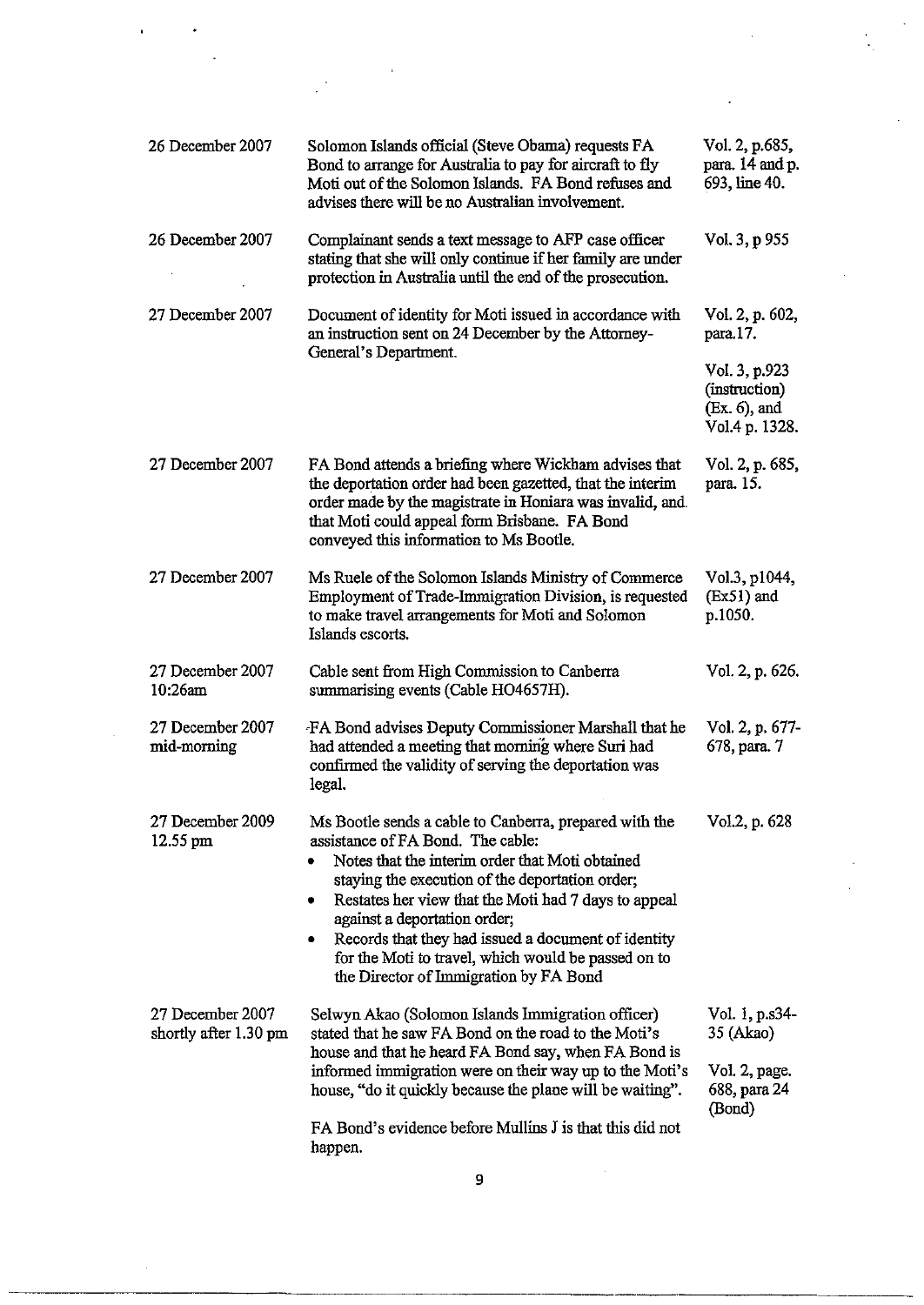| 27 December 2007           | Wilson Rano states that he saw FA Bond hand travel<br>documents, including a document of identity for Mr Moti,                                                                                                                                                                                              | Vol. 1, p.17,<br>line 30.                                                   |
|----------------------------|-------------------------------------------------------------------------------------------------------------------------------------------------------------------------------------------------------------------------------------------------------------------------------------------------------------|-----------------------------------------------------------------------------|
|                            | to Deputy Commissioner Marshall at the airport.<br>Marshall and FA Bond say in evidence before Mullins J<br>that this did not happen.                                                                                                                                                                       | Vol. 2, p.679,<br>para 11<br>(Marshall)<br>Vol. 2, p.687,<br>para.19 (Bond) |
| 27 December 2007           | Moti deported from the Solomon Islands, escorted by a<br>Solomon Islands officials and not accompanied by any<br>Australian official                                                                                                                                                                        | Vol. 2, p.641,<br>para.36.                                                  |
| At 7:55pm                  | Moti arrested by the AFP on first instance warrant upon<br>arrival in Brisbane.                                                                                                                                                                                                                             |                                                                             |
| 28 December 2007<br>4:47PM | Solomon Islands Permanent Secretary of Immigration<br>(Wickham) provided a summary of events associated<br>with Moti's deportation. A cable was sent by Ms Bootle<br>recording same and advising of post's understanding of<br>the Attorney-General's (Solomon Islands) views on the<br>Magistrate's order. | Vol. 2, pp.<br>631-633                                                      |
| 28 December 2007           | The complainant tells Inspector Bani (Vanuatu Police),<br>that if the requests were not met she would complain to<br>the French Government.                                                                                                                                                                 | Vol. 2, p. 867,<br>line 10.                                                 |
| 3 January 2008             | Leave is granted to the Director of Immigration to apply<br>for an order of certiorari to quash the interim order of<br>Magistrate Lelapitu on 25 December and 28 December<br>2007.                                                                                                                         | Vol. 2, p.513                                                               |
| 3 January 2007             | The complainant's father tells AFP Technical Advisor in<br>Vanuatu (Brendan Lindsay) that his daughter may<br>reconsider her commitment to the prosecution and he<br>demanded immediate financial assistance for the family.                                                                                | Vol. 3, pp.<br>960-961<br>(Ex. 69)                                          |
| 4 January 2008             | AFP Manager provides advice to case officers attending<br>on witnesses regarding CDPP disclosure policy and<br>explaining that financial protection and expense support<br>are separate issues.                                                                                                             | Vol. 3, pp.<br>961-962<br>(Ex. 69)                                          |
| 8 January 2008             | Federal Agents went to Santo (Vanuatu) and discussed<br>family situation, witness payments, and ongoing<br>participation in prosecution.                                                                                                                                                                    | Vol.3,<br>pp.1250-1253.<br>Vol.4, pp.<br>1365-1366,<br>1388-1389.           |
| 18 January 2008            | Complainant travels to Australia for medical attention<br>and subsistence arrangements are made thereafter.                                                                                                                                                                                                 | $Vol.3$ , pp.<br>1274-1275.                                                 |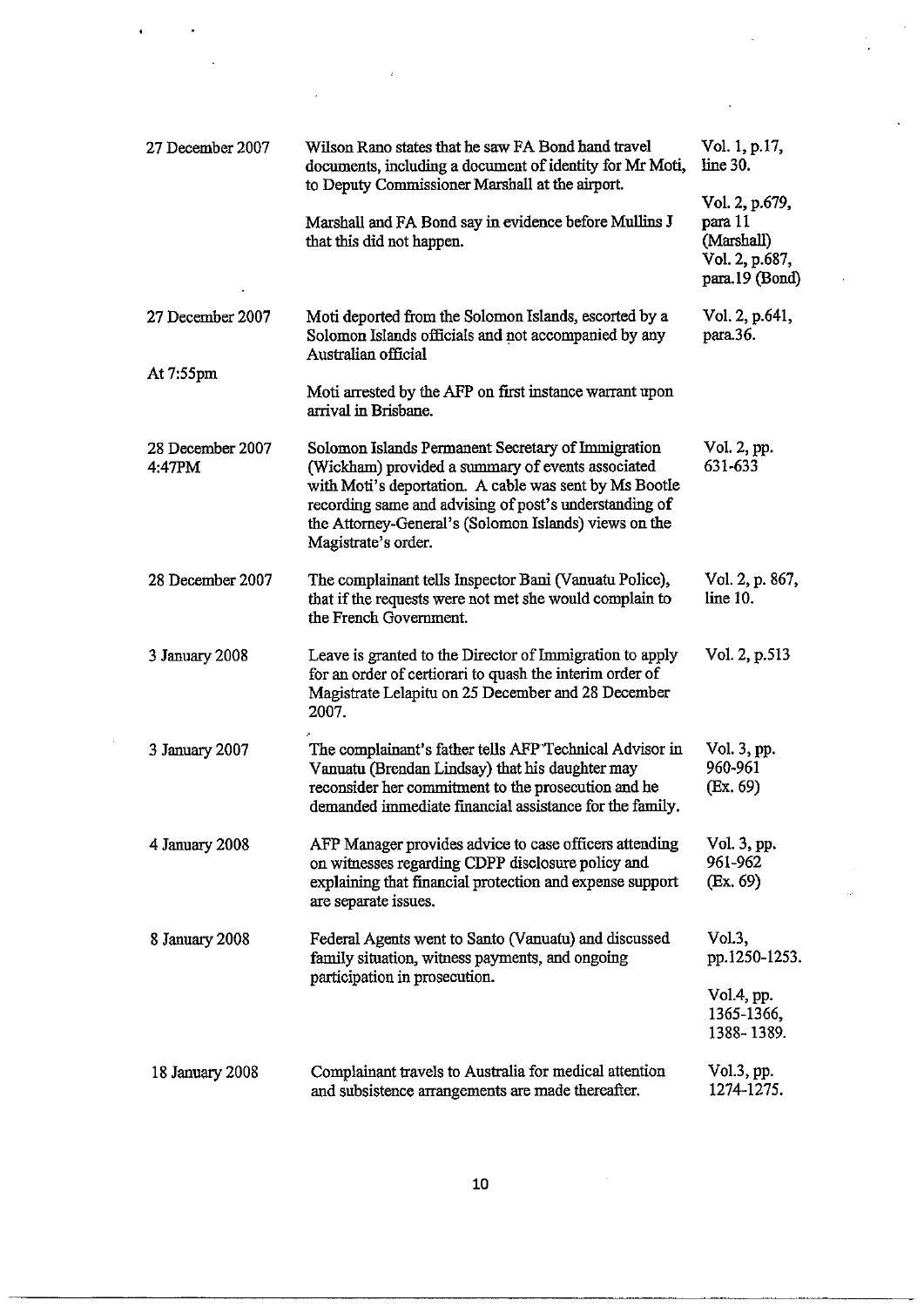| 29 January 2008   | Moti is declared an undesirable immigrant and is<br>prohibited from entering the Solomon Islands.                                                                                                                                               | Vol. 3, p966<br>(Ex. 79)                                 |
|-------------------|-------------------------------------------------------------------------------------------------------------------------------------------------------------------------------------------------------------------------------------------------|----------------------------------------------------------|
| 30 January 2008   | AFP receives legal opinion on witness support payments                                                                                                                                                                                          | Vol. 4, p1297,<br>line 10.                               |
| February 2008     | AFP Ministerial Brief prepared regarding the rationale<br>and strategies in witness payments.                                                                                                                                                   | Vol. 3, pp968-<br>969 (Ex. 88)                           |
| 1 February 2008   | Approval sought and granted to proceed with witness<br>support strategy subsequent to advice provided.                                                                                                                                          | Vol. 3, p.971<br>Vol.3, p.975-<br>976, and<br>p.1262.    |
| 22 February 2008  | Witness arrangements entered between the AFP and<br>complainant's parents and brother, and the complainant.                                                                                                                                     | Vol. 4,<br>pp1459-1470                                   |
|                   |                                                                                                                                                                                                                                                 | Vol. 3, pp.<br>1269-1271<br>(complainant)                |
| 14 February 2008  | The High Court of the Solomon Islands grants leave to<br>Moti to commence proceedings for certiorari seeking to<br>quash the deportation order (Moti v Attorney-General,<br>case no. 1 of 2008). These proceedings are never<br>proceeded with. | Vol. 3, pp.978-<br>979.<br>(Ex. 26)                      |
| 31 July 2008      | AFP made aware of change in witnesses' living<br>circumstances and requirement to advise witnesses to<br>substantiate expenses. Notes review of complainant's<br>mother's payments.                                                             | Vol. 3, pp.991-<br>993<br>(Ex.64)                        |
| 1 August 2008     | AFP contacted by complainant's father in response to<br>witness support letters and AFP's intention to alter/cease<br>payments for rent until receipts sighted. Update of family<br>circumstances provided.                                     | Vol. 3, pp.<br>995-996.<br>(Ex.65)                       |
| 23 September 2008 | Moti committed to trial in the Supreme Court at Brisbane.                                                                                                                                                                                       |                                                          |
| 23 September 2008 | Amendment of witness support payments for period they<br>were in Australia.                                                                                                                                                                     | Vol. 3, p. 1007<br>(Ex.54)                               |
| 3 November 2008   | Request made by complainant's brother for payment of<br>funds. Told not to expect a favourable outcome.                                                                                                                                         | Vol. 3, pp.<br>1009-1010<br>(EX.67)                      |
| 10 December 2008  | Complainant's mother sends an email to Paul Spooner<br>(AFP SLO in Vanuatu) regarding her support payments<br>and living circumstances.                                                                                                         | Vol. 3, p1012<br>(Ex. 55)                                |
| 15 January 2009   | Review of witness support payments undertaken.                                                                                                                                                                                                  | Vol. 3,<br>pp.1286-1288,<br>and Vol. 4,<br>pp.1373-1375. |